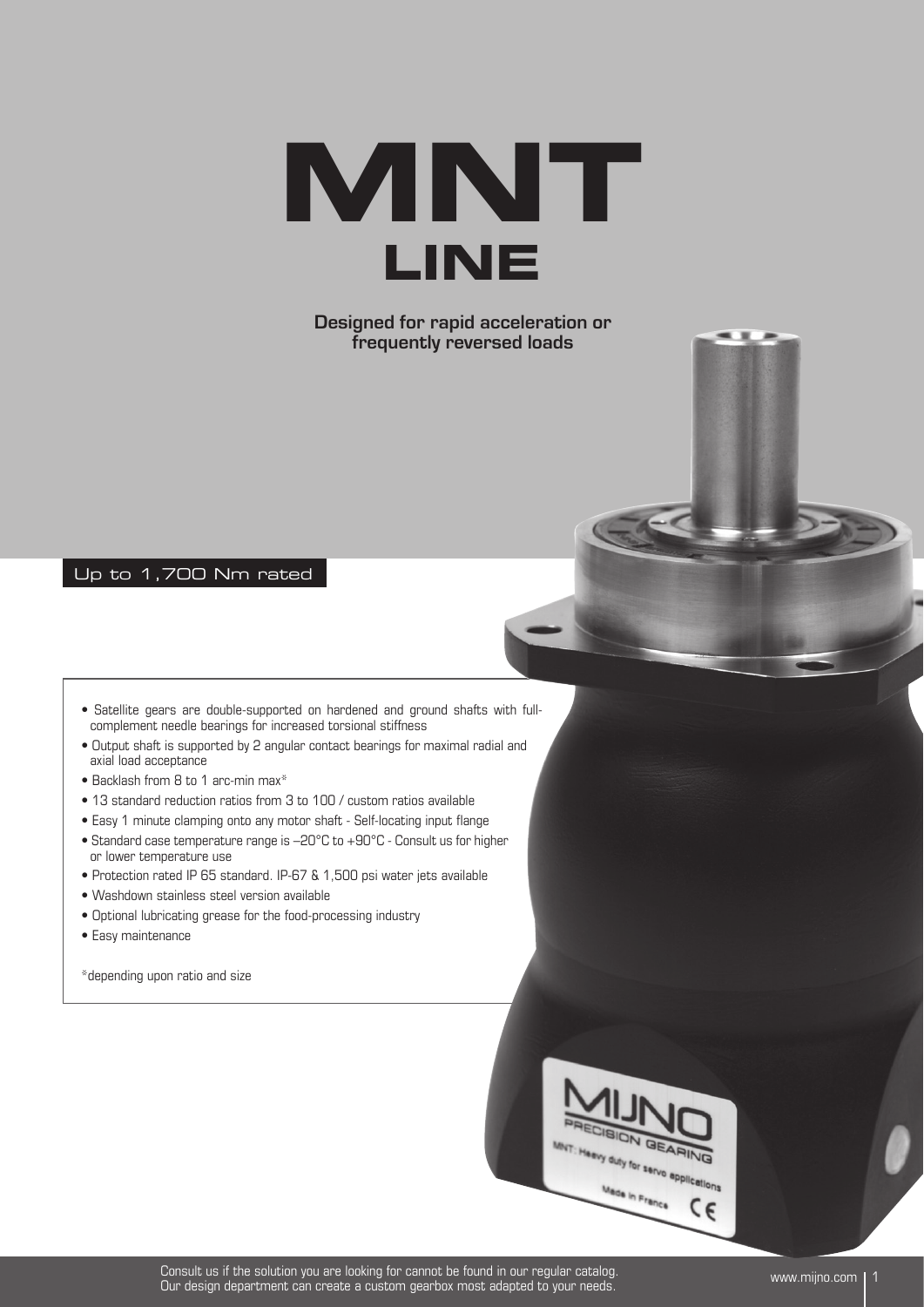#### Technical characteristics

| <b>Number of stages</b>        |                            |       | 1    | - Stage |                |      | 2 - Stages                                                   |         |      |      |      |      |      |  |  |
|--------------------------------|----------------------------|-------|------|---------|----------------|------|--------------------------------------------------------------|---------|------|------|------|------|------|--|--|
| Ratio <sup>(1)</sup>           |                            | 3     | 4    | 5       | $\overline{7}$ | 10   | 16                                                           | 20      | 25   | 35   | 50   | 70   | 100  |  |  |
| <b>INPUT</b>                   |                            |       |      |         |                |      |                                                              |         |      |      |      |      |      |  |  |
| Rated / max speed              | rpm                        |       |      |         |                |      | 4 000 / 6 000 (consult us if you require higher input speed) |         |      |      |      |      |      |  |  |
| Rated power                    | Kw                         | 2.62  | 1.96 | 1.57    | 1.18           | 0.75 | 1.01                                                         | 0.67    | 0.53 | 0.38 | 0.27 | 0.16 | 0.08 |  |  |
| Rated torque                   | Nm                         | 6.85  | 5.15 | 4.1     | 3.1            | 1.95 | 2.4                                                          | 1.59    | 1.27 | 0.91 | 0.64 | 0.39 | 0.2  |  |  |
| Accel. torque                  | Nm <sup>(2)</sup>          | 13.35 | 10   | 7.55    | 5.4            | 3.25 | 3.16                                                         | 2.2     | 1.76 | 1.32 | 0.92 | 0.63 | 0.35 |  |  |
| <b>OUTPUT</b>                  |                            |       |      |         |                |      |                                                              |         |      |      |      |      |      |  |  |
| Rated torque                   | Nm                         | 19.7  | 19.7 | 19.7    | 20.8           | 18.7 | 35                                                           | 29      | 29   | 29   | 29   | 25   | 18   |  |  |
| Accel. torque                  | Nm <sup>(2)</sup>          | 38    | 38   | 36      | 36             | 31   | 46                                                           | 40      | 40   | 42   | 42   | 40   | 32   |  |  |
| <b>GENERAL CHARACTERISTICS</b> |                            |       |      |         |                |      |                                                              |         |      |      |      |      |      |  |  |
| Inertia                        | Kgm <sup>2</sup> x10-5 (3) | 4.3   | 3.5  | 3.27    | 3.04           | 2.93 | 3.2                                                          | 3       | 3.16 | 3    | 2.9  | 2.9  | 2.9  |  |  |
| Max. backlash                  | arc-min.                   |       |      |         |                |      |                                                              | 15 or 5 |      |      |      |      |      |  |  |
| Efficiency                     | $0/0$ (4)                  |       |      | 96      |                |      |                                                              |         |      | 91   |      |      |      |  |  |
| Expected life time             | Hours                      |       |      |         |                |      |                                                              | 20 000  |      |      |      |      |      |  |  |
| Weight                         | Kg                         |       |      | 1.7     |                |      |                                                              |         |      | 2.2  |      |      |      |  |  |
| Radial load                    | $N^{(5)}$                  |       |      |         |                |      |                                                              | 1 500   |      |      |      |      |      |  |  |
| Axial load                     | N                          |       |      |         |                |      |                                                              | 1 300   |      |      |      |      |      |  |  |

1) Other ratios are possible, do not hesitate to contact us

2) S5 duty service

3) On the motorside

4) Gear efficiency at rated torque

5) Load applied in the middle of the ouput shaft at 300rpm

NOTE : Emergency stop torque is 2.5 times rated output torque for 1000 times max during the life of the gearhead.

# Dimensions (mm)



\*Depends upon ratio and motor / Product range can be subject to changes without notice Download 3D drawings from **www.mijno.com**

2 www.mijno.com Consult us if the solution you are looking for cannot be found in our regular catalog. Our design department can create a custom gearbox most adapted to your needs.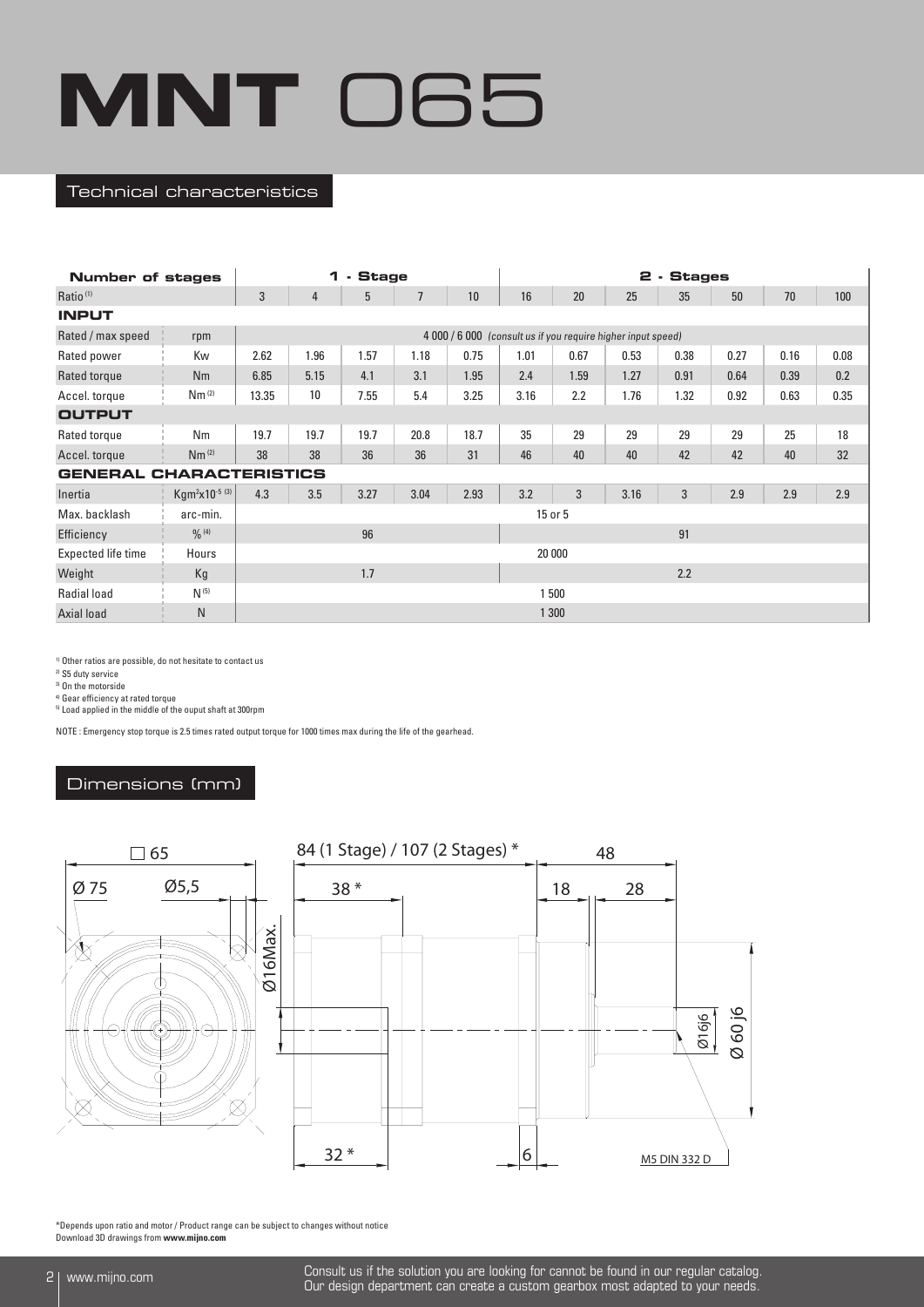#### Technical characteristics

| <b>Number of stages</b> |                            |      | 1     | <b>Stage</b><br>$\blacksquare$ |                |      | 2 - Stages |                                                              |      |                |      |      |      |      |
|-------------------------|----------------------------|------|-------|--------------------------------|----------------|------|------------|--------------------------------------------------------------|------|----------------|------|------|------|------|
| Ratio <sup>(1)</sup>    |                            | 3    | 4     | 5                              | $\overline{7}$ | 10   | 16         | 20                                                           | 25   | 35             | 40   | 50   | 70   | 100  |
| <b>INPUT</b>            |                            |      |       |                                |                |      |            |                                                              |      |                |      |      |      |      |
| Rated / max speed       | rpm                        |      |       |                                |                |      |            | 3 500 / 6 000 (consult us if you require higher input speed) |      |                |      |      |      |      |
| Rated power             | Kw                         | 12.3 | 9.2   | 7.4                            | 4.3            | 2.2  | 2.5        | 1.9                                                          | 1.6  | 1.2            | 0.9  | 0.8  | 0.3  | 0.2  |
| Rated torque            | Nm                         | 29.5 | 22.1  | 17.7                           | 10.4           | 5.2  | 5.9        | 4.7                                                          | 3.7  | 2.7            | 2.3  | 1.8  | 0.8  | 0.5  |
| Accel. torque           | Nm <sup>(2)</sup>          | 38   | 29    | 21                             | 15             | 8    | 9          | $\overline{7}$                                               | 6    | 4              | 3.5  | 2.8  | 1.6  | 0.9  |
| <b>OUTPUT</b>           |                            |      |       |                                |                |      |            |                                                              |      |                |      |      |      |      |
| Rated torque            | Nm                         | 85   | 85    | 85                             | 70             | 50   | 86         | 85                                                           | 85   | 86             | 86   | 85   | 50   | 50   |
| Accel. torque           | Nm <sup>(2)</sup>          | 110  | 110   | 100                            | 100            | 80   | 125        | 126                                                          | 130  | 134            | 126  | 126  | 100  | 80   |
| <b>GENERAL</b>          | <b>CHARACTERISTICS</b>     |      |       |                                |                |      |            |                                                              |      |                |      |      |      |      |
| Inertia                 | Kgm <sup>2</sup> x10-5 (3) | 13.6 | 10.86 | 9.81                           | 9.13           | 8.73 | 10.24      | 10.18                                                        | 9.48 | 8.91           | 8.64 | 8.63 | 8.62 | 8.61 |
| Max. backlash           | arc-min.                   |      |       |                                |                |      |            | 10 or 5                                                      |      |                |      |      |      |      |
| Efficiency              | $\frac{0}{0}$ (4)          |      |       | 96                             |                |      |            |                                                              |      | 91             |      |      |      |      |
| Expected life time      | Hours                      |      |       |                                |                |      |            | 20 000                                                       |      |                |      |      |      |      |
| Weight                  | Kg                         |      |       | $5\phantom{.0}$                |                |      |            |                                                              |      | $6\phantom{1}$ |      |      |      |      |
| <b>Radial load</b>      | $N^{(5)}$                  |      |       |                                |                |      |            | 3 500                                                        |      |                |      |      |      |      |
| Axial load              | N                          |      |       |                                |                |      |            | 3 500                                                        |      |                |      |      |      |      |

1) Other ratios are possible, do not hesitate to contact us

2) S5 duty service

3) On the motorside

4) Gear efficiency at rated torque

5) Load applied in the middle of the ouput shaft at 300rpm

NOTE : Emergency stop torque is 2.5 times rated output torque for 1000 times max during the life of the gearhead.

# Dimensions (mm)





# Output view

\*Depends upon ratio and motor / Product range can be subject to changes without notice Download 3D drawings from **www.mijno.com**

> Consult us if the solution you are looking for cannot be found in our regular catalog.<br>Our decise department can create a quatery seeshey meet edented to your reade. Our design department can create a custom gearbox most adapted to your needs.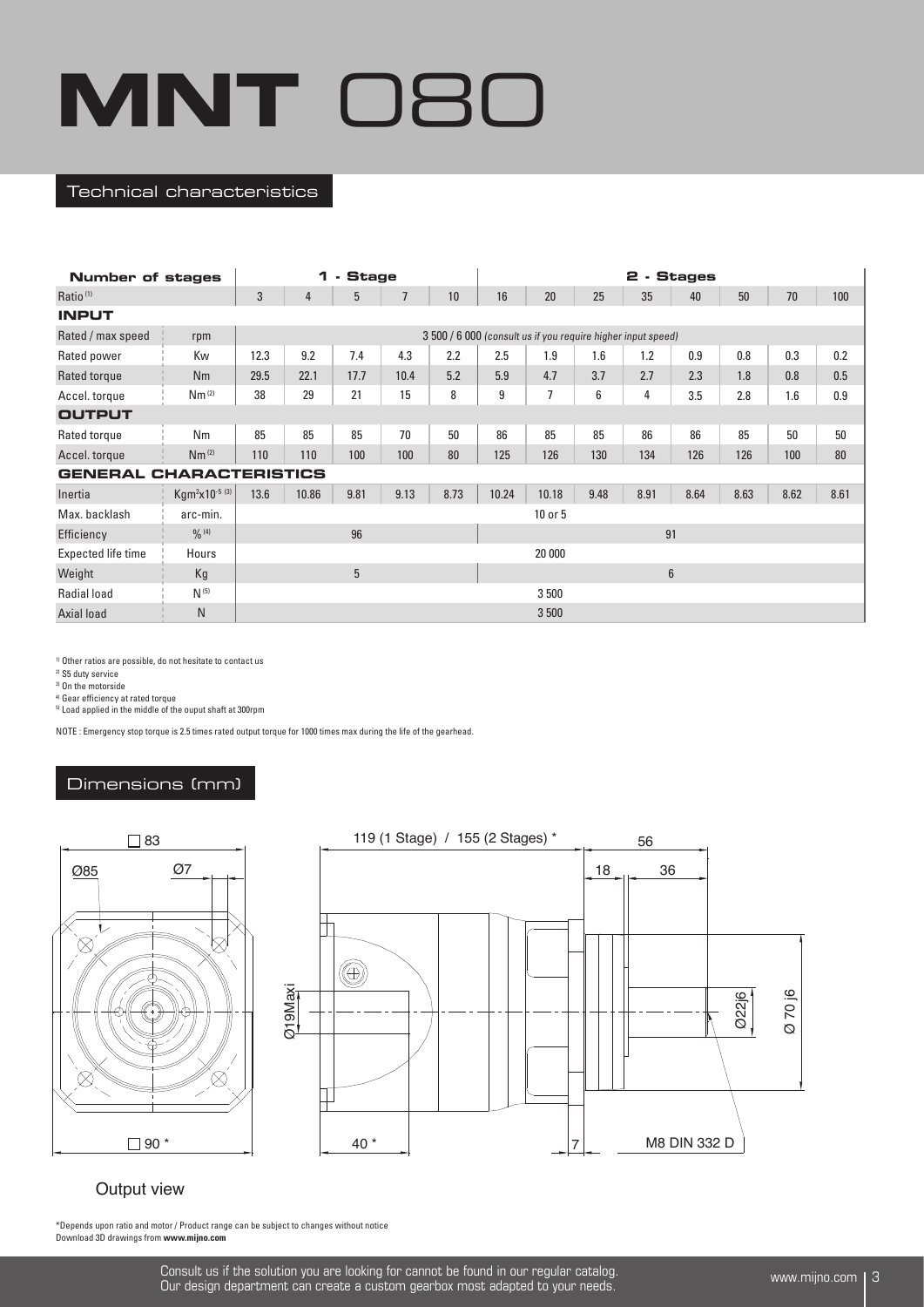#### Technical characteristics

| <b>Number of stages</b>        |                                        | <b>Stage</b><br>1<br>$\blacksquare$<br>$\overline{7}$<br>3<br>5<br>10<br>4<br>3 000 / 6 000 (consult us if you require higher input speed)<br>37.7<br>29.3<br>20.9<br>12.5<br>6.3<br>15<br>90<br>70<br>50<br>30<br>37<br>21<br>81<br>56<br>104<br>259<br>270<br>240<br>200<br>144<br>270<br>250<br>200<br>300<br>310 |      |      |      |      | <b>. Stages</b><br>2 |         |      |     |                |                |                |                |
|--------------------------------|----------------------------------------|----------------------------------------------------------------------------------------------------------------------------------------------------------------------------------------------------------------------------------------------------------------------------------------------------------------------|------|------|------|------|----------------------|---------|------|-----|----------------|----------------|----------------|----------------|
| Ratio <sup>(1)</sup>           |                                        |                                                                                                                                                                                                                                                                                                                      |      |      |      |      | 16                   | 20      | 25   | 35  | 40             | 50             | 70             | 100            |
| <b>INPUT</b>                   |                                        |                                                                                                                                                                                                                                                                                                                      |      |      |      |      |                      |         |      |     |                |                |                |                |
| Rated / max speed              | rpm                                    |                                                                                                                                                                                                                                                                                                                      |      |      |      |      |                      |         |      |     |                |                |                |                |
| Rated power                    | Kw                                     |                                                                                                                                                                                                                                                                                                                      |      |      |      |      | 8                    | 6.3     | 5    | 3.8 | 2.9            | 2.5            | 1.7            | 0.8            |
| Rated torque                   | Nm                                     |                                                                                                                                                                                                                                                                                                                      |      |      |      |      | 19                   | 15      | 12   | 9   | $\overline{7}$ | $6\phantom{1}$ | $\overline{4}$ | $\overline{2}$ |
| Accel. torque                  | Nm <sup>(2)</sup>                      |                                                                                                                                                                                                                                                                                                                      |      |      |      |      | 23                   | 21      | 17   | 12  | 9              | 8              | 5              | 3              |
| <b>OUTPUT</b>                  |                                        |                                                                                                                                                                                                                                                                                                                      |      |      |      |      |                      |         |      |     |                |                |                |                |
| Rated torque                   | Nm                                     |                                                                                                                                                                                                                                                                                                                      |      |      |      |      | 270                  | 270     | 270  | 270 | 270            | 270            | 255            | 180            |
| Accel. torque                  | Nm <sup>(2)</sup>                      |                                                                                                                                                                                                                                                                                                                      |      |      |      |      | 340                  | 382     | 385  | 390 | 310            | 310            | 320            | 270            |
| <b>GENERAL CHARACTERISTICS</b> |                                        |                                                                                                                                                                                                                                                                                                                      |      |      |      |      |                      |         |      |     |                |                |                |                |
| Inertia                        | Kgm <sup>2</sup> x10 <sup>-5 (3)</sup> | 55.1                                                                                                                                                                                                                                                                                                                 | 44.4 | 40.4 | 36.8 | 35.1 | 42.3                 | 42      | 38.9 | 36  | 35             | 34.7           | 34.5           | 34.5           |
| Max. backlash                  | arc-min.                               |                                                                                                                                                                                                                                                                                                                      |      |      |      |      |                      | 10 or 5 |      |     |                |                |                |                |
| Efficiency                     | $\frac{0}{0}$ (4)                      |                                                                                                                                                                                                                                                                                                                      |      | 96   |      |      |                      |         |      | 91  |                |                |                |                |
| Expected life time             | Hours                                  |                                                                                                                                                                                                                                                                                                                      |      |      |      |      |                      | 20 000  |      |     |                |                |                |                |
| Weight                         | Kg                                     |                                                                                                                                                                                                                                                                                                                      |      | 8    |      |      |                      |         |      | 10  |                |                |                |                |
| <b>Radial load</b>             | $N^{(5)}$                              |                                                                                                                                                                                                                                                                                                                      |      |      |      |      |                      | 5 500   |      |     |                |                |                |                |
| Axial load                     | N                                      |                                                                                                                                                                                                                                                                                                                      |      |      |      |      |                      | 5 500   |      |     |                |                |                |                |

130 (1 Stage) / 171 (2 Stages) \*

1) Other ratios are possible, do not hesitate to contact us

2) S5 duty service

3) On the motorside

<sup>4)</sup> Gear efficiency at rated torque<br><sup>5)</sup> Load applied in the middle of the ouput shaft at 300rpm

NOTE : Emergency stop torque is 2.5 times rated output torque for 1000 times max during the life of the gearhead.

40 \*

# Dimensions (mm)



10 Ø 32 j6 Ø 95 j6 M12 DIN 332 D Ø 32 Max. 32 Max.

88

58

28

Output view  $\frac{1}{2}$  51  $\pm$ 

\*Depends upon ratio and motor / Product range can be subject to changes without notice Download 3D drawings from **www.mijno.com**

4 www.mijno.com Consult us if the solution you are looking for cannot be found in our regular catalog. Our design department can create a custom gearbox most adapted to your needs.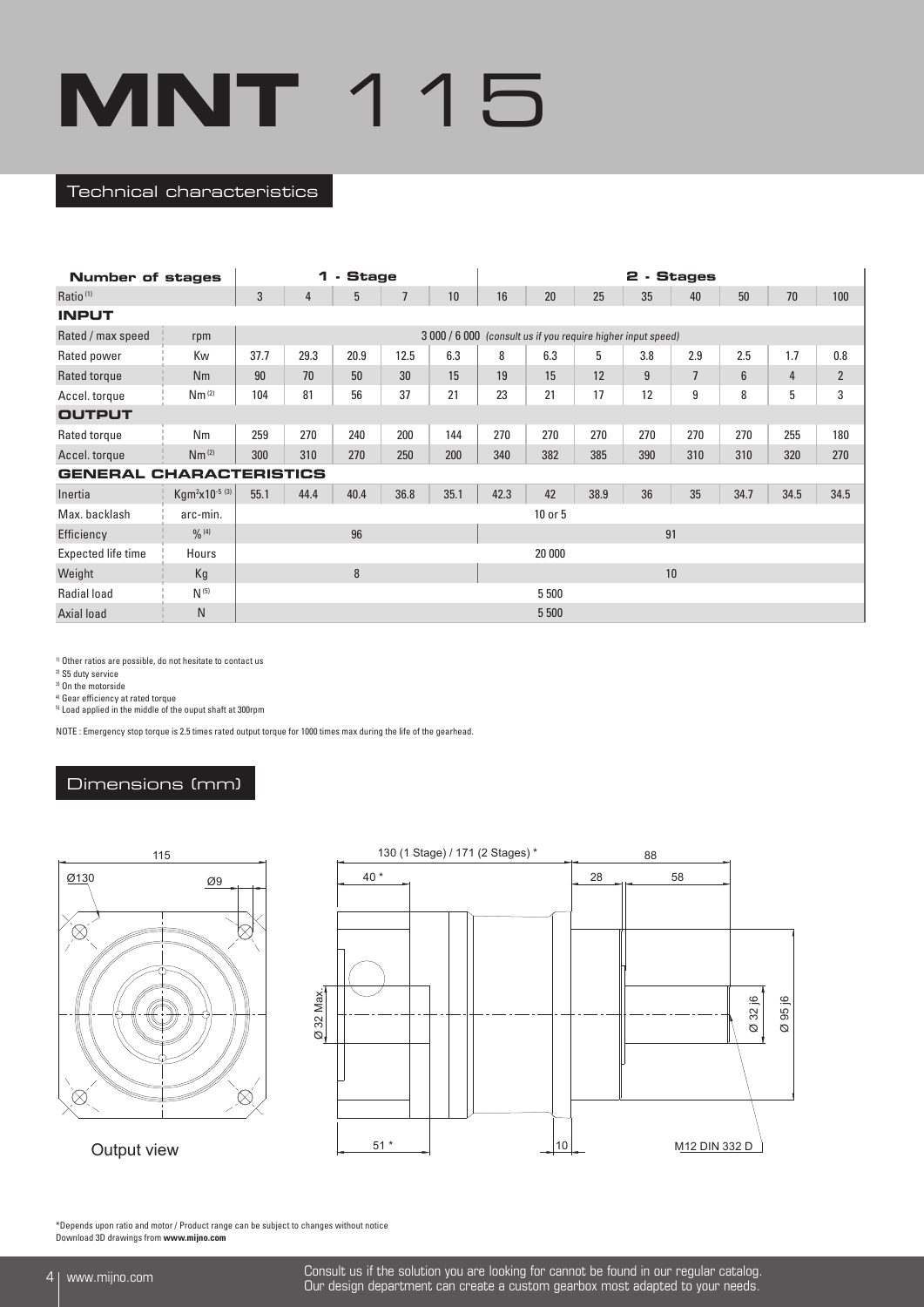#### Technical characteristics

| <b>Number of stages</b>        |                            |      | - Stage<br>1<br>$\overline{7}$<br>5<br>$\overline{4}$<br>10<br>41.9<br>39.4<br>23<br>11.3<br>55<br>27<br>94<br>100<br>130<br>104<br>74<br>41<br>384<br>369<br>450<br>259<br>500<br>500<br>400<br>500<br>112<br>100<br>94<br>128<br>96 |   |  |                                                            | - Stages<br>2 |         |     |     |     |     |     |     |
|--------------------------------|----------------------------|------|---------------------------------------------------------------------------------------------------------------------------------------------------------------------------------------------------------------------------------------|---|--|------------------------------------------------------------|---------------|---------|-----|-----|-----|-----|-----|-----|
| Ratio <sup>(1)</sup>           |                            | 3    |                                                                                                                                                                                                                                       |   |  |                                                            | 16            | 20      | 25  | 35  | 40  | 50  | 70  | 100 |
| <b>INPUT</b>                   |                            |      |                                                                                                                                                                                                                                       |   |  |                                                            |               |         |     |     |     |     |     |     |
| Rated / max speed              | rpm                        |      |                                                                                                                                                                                                                                       |   |  | 2000 / 4000 (consult us if you require higher input speed) |               |         |     |     |     |     |     |     |
| Rated power                    | Kw                         | 52.4 |                                                                                                                                                                                                                                       |   |  |                                                            | 12.1          | 10.5    | 8.4 | 5.9 | 5   | 4.2 | 2.5 | 1.3 |
| Rated torque                   | Nm                         | 125  |                                                                                                                                                                                                                                       |   |  |                                                            | 29            | 25      | 20  | 14  | 12  | 10  | 6   | 3   |
| Accel. torque                  | Nm <sup>(2)</sup>          | 173  |                                                                                                                                                                                                                                       |   |  |                                                            | 34            | 31      | 25  | 17  | 15  | 12  | 8   | 4   |
| <b>OUTPUT</b>                  |                            |      |                                                                                                                                                                                                                                       |   |  |                                                            |               |         |     |     |     |     |     |     |
| Rated torque                   | Nm                         | 360  |                                                                                                                                                                                                                                       |   |  |                                                            | 322           | 450     | 450 | 450 | 450 | 450 | 380 | 273 |
| Accel. torque                  | Nm <sup>(2)</sup>          | 500  |                                                                                                                                                                                                                                       |   |  |                                                            | 500           | 560     | 560 | 540 | 546 | 550 | 500 | 360 |
| <b>GENERAL CHARACTERISTICS</b> |                            |      |                                                                                                                                                                                                                                       |   |  |                                                            |               |         |     |     |     |     |     |     |
| Inertia                        | Kgm <sup>2</sup> x10-5 (3) | 173  |                                                                                                                                                                                                                                       |   |  |                                                            | 112           | 104     | 102 | 95  | 91  | 91  | 91  | 91  |
| Max. backlash                  | arc-min.                   |      |                                                                                                                                                                                                                                       |   |  |                                                            |               | 10 or 5 |     |     |     |     |     |     |
| Efficiency                     | $0/0$ (4)                  |      |                                                                                                                                                                                                                                       |   |  |                                                            |               |         |     | 91  |     |     |     |     |
| Expected life time             | Hours                      |      |                                                                                                                                                                                                                                       |   |  |                                                            |               | 20 000  |     |     |     |     |     |     |
| Weight                         | Kg                         |      |                                                                                                                                                                                                                                       | 9 |  |                                                            |               |         |     | 17  |     |     |     |     |
| Radial load                    | $N^{(5)}$                  |      |                                                                                                                                                                                                                                       |   |  |                                                            |               | 9 1 0 0 |     |     |     |     |     |     |
| Axial load                     | N                          |      |                                                                                                                                                                                                                                       |   |  |                                                            |               | 9 100   |     |     |     |     |     |     |

1) Other ratios are possible, do not hesitate to contact us

2) S5 duty service

3) On the motorside

4) Gear efficiency at rated torque

5) Load applied in the middle of the ouput shaft at 300rpm

NOTE : Emergency stop torque is 2.5 times rated output torque for 1000 times max during the life of the gearhead.

# Dimensions (mm)



\*Depends upon ratio and motor / Product range can be subject to changes without notice Download 3D drawings from **www.mijno.com**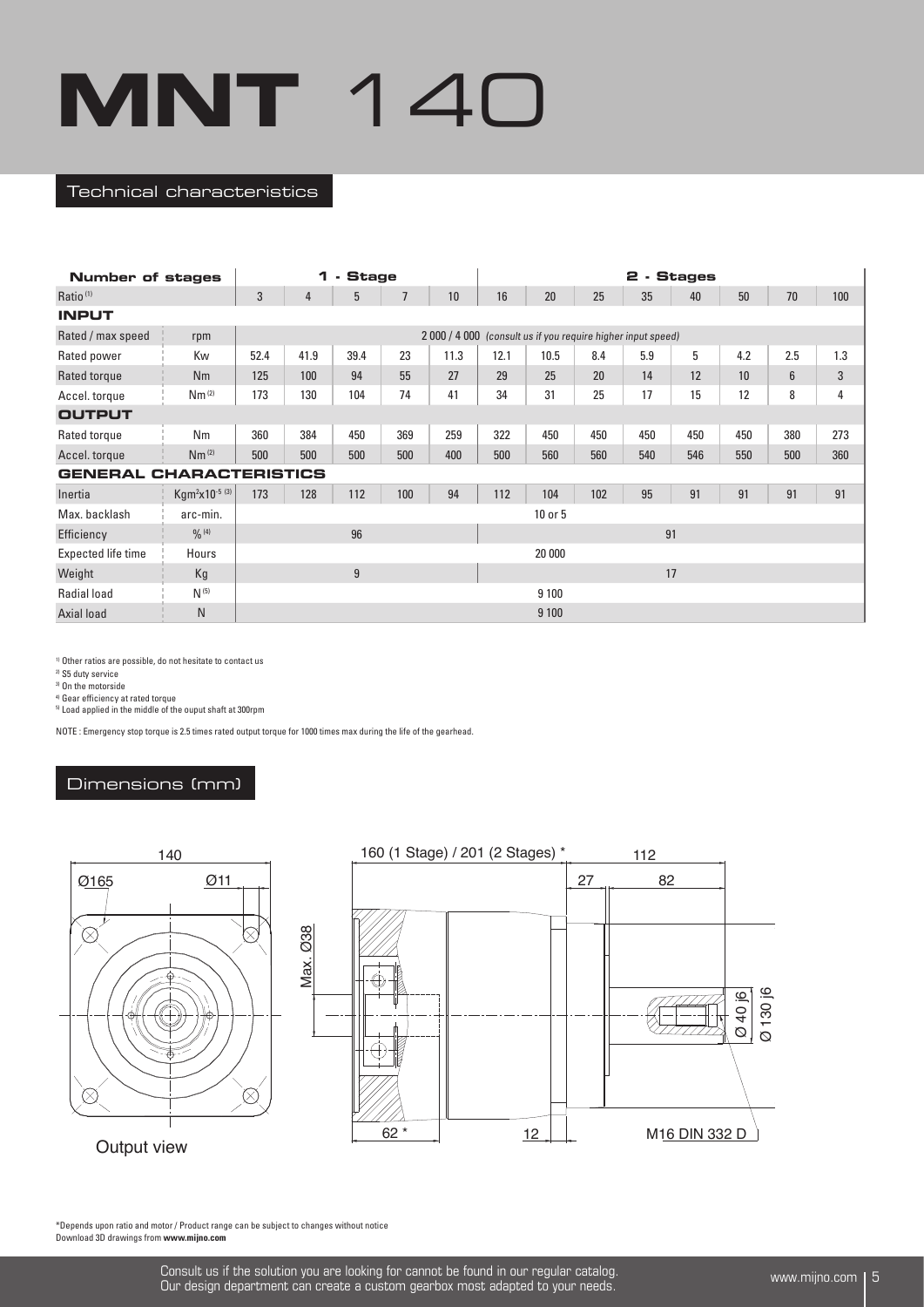#### Technical characteristics

| <b>Number of stages</b> |                            |         | - Stage<br>1<br>$\overline{1}$<br>5<br>10<br>4<br>59.9<br>56.6<br>34.3<br>23.9<br>82<br>57<br>143<br>135<br>157<br>83<br>260<br>208<br>700<br>700<br>550<br>550<br>1 0 0 0<br>1 0 0 0<br>800<br>1 000<br>207<br>162<br>262<br>138 |    |  |  | - Stages<br>2                                              |        |         |         |         |       |         |                |
|-------------------------|----------------------------|---------|-----------------------------------------------------------------------------------------------------------------------------------------------------------------------------------------------------------------------------------|----|--|--|------------------------------------------------------------|--------|---------|---------|---------|-------|---------|----------------|
| Ratio <sup>(1)</sup>    |                            | 3       |                                                                                                                                                                                                                                   |    |  |  | 16                                                         | 20     | 25      | 35      | 40      | 50    | 70      | 100            |
| <b>INPUT</b>            |                            |         |                                                                                                                                                                                                                                   |    |  |  |                                                            |        |         |         |         |       |         |                |
| Rated / max speed       | rpm                        |         |                                                                                                                                                                                                                                   |    |  |  | 2000 / 4000 (consult us if you require higher input speed) |        |         |         |         |       |         |                |
| Rated power             | Kw                         | 79.4    |                                                                                                                                                                                                                                   |    |  |  | 15.9                                                       | 15.9   | 24.4    | 17.9    | 6.3     | 6.3   | 3.4     | 2.5            |
| Rated torque            | Nm                         | 190     |                                                                                                                                                                                                                                   |    |  |  | 38                                                         | 38     | 30      | 22      | 15      | 15    | 8       | $6\phantom{1}$ |
| Accel. torque           | Nm <sup>(2)</sup>          | 350     |                                                                                                                                                                                                                                   |    |  |  | 69                                                         | 55     | 44      | 31      | 27      | 22    | 16      | 9              |
| <b>OUTPUT</b>           |                            |         |                                                                                                                                                                                                                                   |    |  |  |                                                            |        |         |         |         |       |         |                |
| Rated torque            | Nm                         | 550     |                                                                                                                                                                                                                                   |    |  |  | 700                                                        | 700    | 700     | 700     | 550     | 550   | 550     | 550            |
| Accel. torque           | Nm <sup>(2)</sup>          | 1 0 0 0 |                                                                                                                                                                                                                                   |    |  |  | 000                                                        | 1 000  | 1 0 0 0 | 1 0 0 0 | 1 0 0 0 | 1 000 | 1 0 0 0 | 1 000          |
| <b>GENERAL</b>          | <b>CHARACTERISTICS</b>     |         |                                                                                                                                                                                                                                   |    |  |  |                                                            |        |         |         |         |       |         |                |
| Inertia                 | Kgm <sup>2</sup> x10-5 (3) | 422     |                                                                                                                                                                                                                                   |    |  |  | 226                                                        | 223    | 182     | 148     | 132     | 132   | 132     | 131            |
| Max. backlash           | arc-min.                   |         |                                                                                                                                                                                                                                   |    |  |  |                                                            | 6 or 3 |         |         |         |       |         |                |
| Efficiency              | $0/0$ (4)                  |         |                                                                                                                                                                                                                                   | 96 |  |  |                                                            |        |         | 91      |         |       |         |                |
| Expected life time      | Hours                      |         |                                                                                                                                                                                                                                   |    |  |  |                                                            | 20 000 |         |         |         |       |         |                |
| Weight                  | Kg                         |         |                                                                                                                                                                                                                                   | 28 |  |  |                                                            |        |         | 35      |         |       |         |                |
| <b>Radial load</b>      | $N^{(5)}$                  |         |                                                                                                                                                                                                                                   |    |  |  |                                                            | 14 500 |         |         |         |       |         |                |
| Axial load              | N                          |         |                                                                                                                                                                                                                                   |    |  |  |                                                            | 14 000 |         |         |         |       |         |                |

1) Other ratios are possible, do not hesitate to contact us

2) S5 duty service

3) On the motorside

4) Gear efficiency at rated torque

5) Load applied in the middle of the ouput shaft at 300rpm

NOTE : Emergency stop torque is 2.5 times rated output torque for 1000 times max during the life of the gearhead.

# Dimensions (mm)



\*Depends upon ratio and motor / Product range can be subject to changes without notice Download 3D drawings from **www.mijno.com**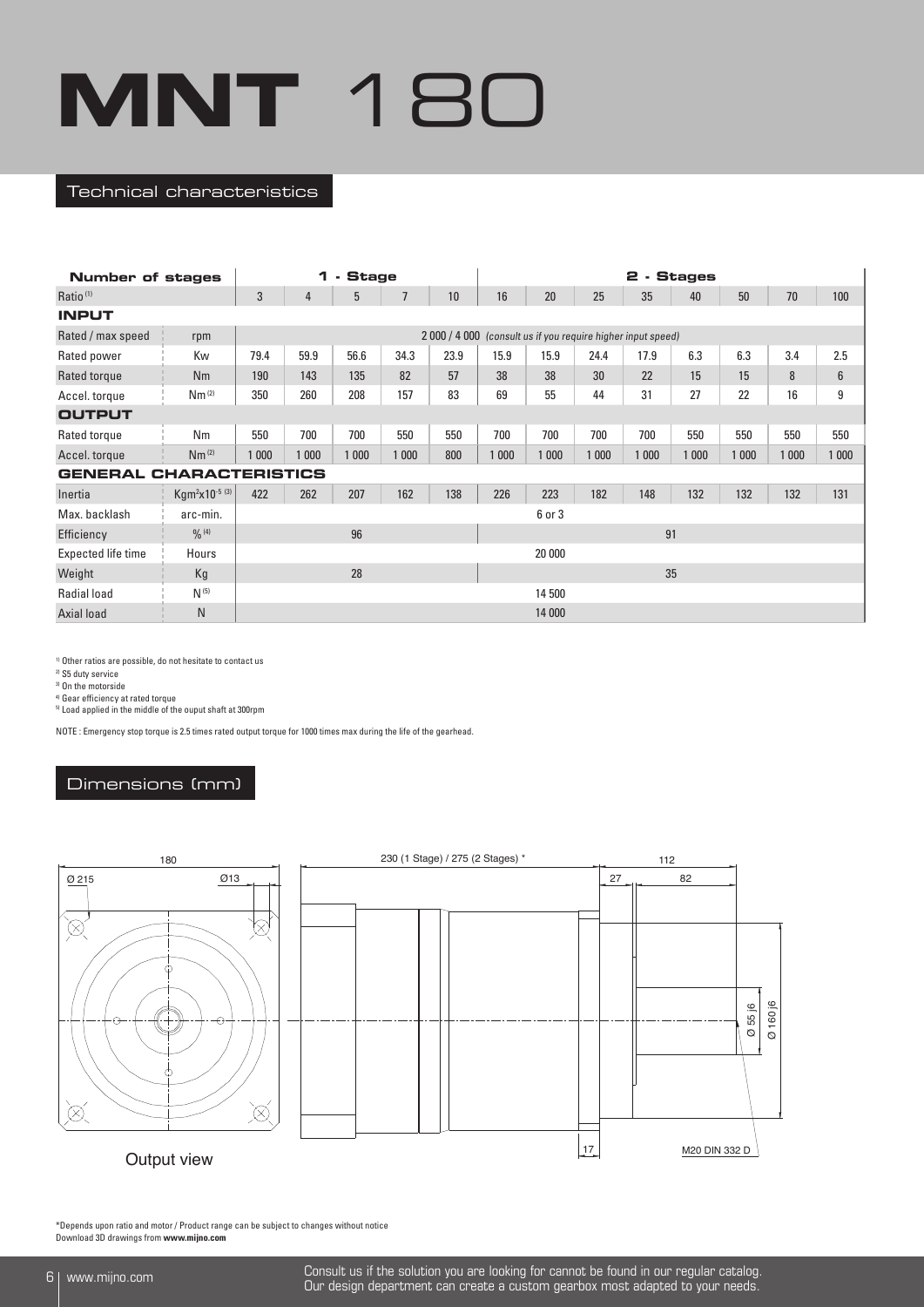#### Technical characteristics

| <b>Number of stages</b> |                            | <b>Stage</b><br>$\mathbf 1$<br>$\sim$<br>3<br>5<br>$\overline{1}$<br>10<br>$\overline{4}$<br>145<br>109<br>87<br>62<br>43<br>87<br>300<br>230<br>209<br>110<br>300<br>450<br>400<br>210<br>120<br>1 0 0 0<br>1 0 0 0<br>1 000<br>840<br>840<br>1 900<br>1 900<br>1 900<br>1 900<br>1 500<br><b>CHARACTERISTICS</b> |     |     |     |     | 2<br><b>. Stages</b>                                       |        |       |         |       |         |       |     |  |
|-------------------------|----------------------------|--------------------------------------------------------------------------------------------------------------------------------------------------------------------------------------------------------------------------------------------------------------------------------------------------------------------|-----|-----|-----|-----|------------------------------------------------------------|--------|-------|---------|-------|---------|-------|-----|--|
| Ratio <sup>(1))</sup>   |                            |                                                                                                                                                                                                                                                                                                                    |     |     |     |     | 16                                                         | 20     | 25    | 35      | 40    | 50      | 70    | 100 |  |
| <b>INPUT</b>            |                            |                                                                                                                                                                                                                                                                                                                    |     |     |     |     |                                                            |        |       |         |       |         |       |     |  |
| Rated / max speed       | rpm                        |                                                                                                                                                                                                                                                                                                                    |     |     |     |     | 2000 / 4000 (consult us if you require higher input speed) |        |       |         |       |         |       |     |  |
| Rated power             | Kw                         |                                                                                                                                                                                                                                                                                                                    |     |     |     |     | 29                                                         | 23     | 18    | 13      | 11    | 9       | 7     | 4   |  |
| Rated torque            | Nm                         |                                                                                                                                                                                                                                                                                                                    |     |     |     |     | 69                                                         | 55     | 44    | 32      | 27    | 22      | 13    | 9   |  |
| Accel. torque           | Nm <sup>(2)</sup>          |                                                                                                                                                                                                                                                                                                                    |     |     |     |     | 130                                                        | 104    | 84    | 47      | 41    | 33      | 23    | 16  |  |
| <b>OUTPUT</b>           |                            |                                                                                                                                                                                                                                                                                                                    |     |     |     |     |                                                            |        |       |         |       |         |       |     |  |
| Rated torque            | Nm                         |                                                                                                                                                                                                                                                                                                                    |     |     |     |     | 000                                                        | 1 000  | 1 000 | 1 0 0 0 | 1 000 | 1 0 0 0 | 740   | 840 |  |
| Accel. torque           | Nm <sup>(2)</sup>          |                                                                                                                                                                                                                                                                                                                    |     |     |     |     | 900                                                        | 1 900  | 1 900 | 1 500   | 1 500 | 1500    | 1 500 | 500 |  |
| <b>GENERAL</b>          |                            |                                                                                                                                                                                                                                                                                                                    |     |     |     |     |                                                            |        |       |         |       |         |       |     |  |
| Inertia                 | Kgm <sup>2</sup> x10-5 (3) |                                                                                                                                                                                                                                                                                                                    | 450 | 343 | 258 | 215 | 235                                                        | 228    | 185   | 150     | 134   | 133     | 132   | 132 |  |
| Max. backlash           | arc-min.                   |                                                                                                                                                                                                                                                                                                                    |     |     |     |     |                                                            | 6 or 3 |       |         |       |         |       |     |  |
| Efficiency              | $0/0$ (4)                  |                                                                                                                                                                                                                                                                                                                    |     | 96  |     |     |                                                            |        |       | 91      |       |         |       |     |  |
| Expected life time      | Hours                      |                                                                                                                                                                                                                                                                                                                    |     |     |     |     |                                                            | 20 000 |       |         |       |         |       |     |  |
| Weight                  | Kg                         |                                                                                                                                                                                                                                                                                                                    |     | 50  |     |     |                                                            |        |       | 60      |       |         |       |     |  |
| <b>Radial load</b>      | $N^{(5)}$                  |                                                                                                                                                                                                                                                                                                                    |     |     |     |     |                                                            | 18 000 |       |         |       |         |       |     |  |
| Axial load              | N                          |                                                                                                                                                                                                                                                                                                                    |     |     |     |     |                                                            | 18 000 |       |         |       |         |       |     |  |

1) Other ratios are possible, do not hesitate to contact us

2) S5 duty service

3) On the motorside

4) Gear efficiency at rated torque

5) Load applied in the middle of the ouput shaft at 300rpm

NOTE : Emergency stop torque is 2.5 times rated output torque for 1000 times max during the life of the gearhead.

# Dimensions (mm)



\*Depends upon ratio and motor / Product range can be subject to changes without notice Download 3D drawings from **www.mijno.com**